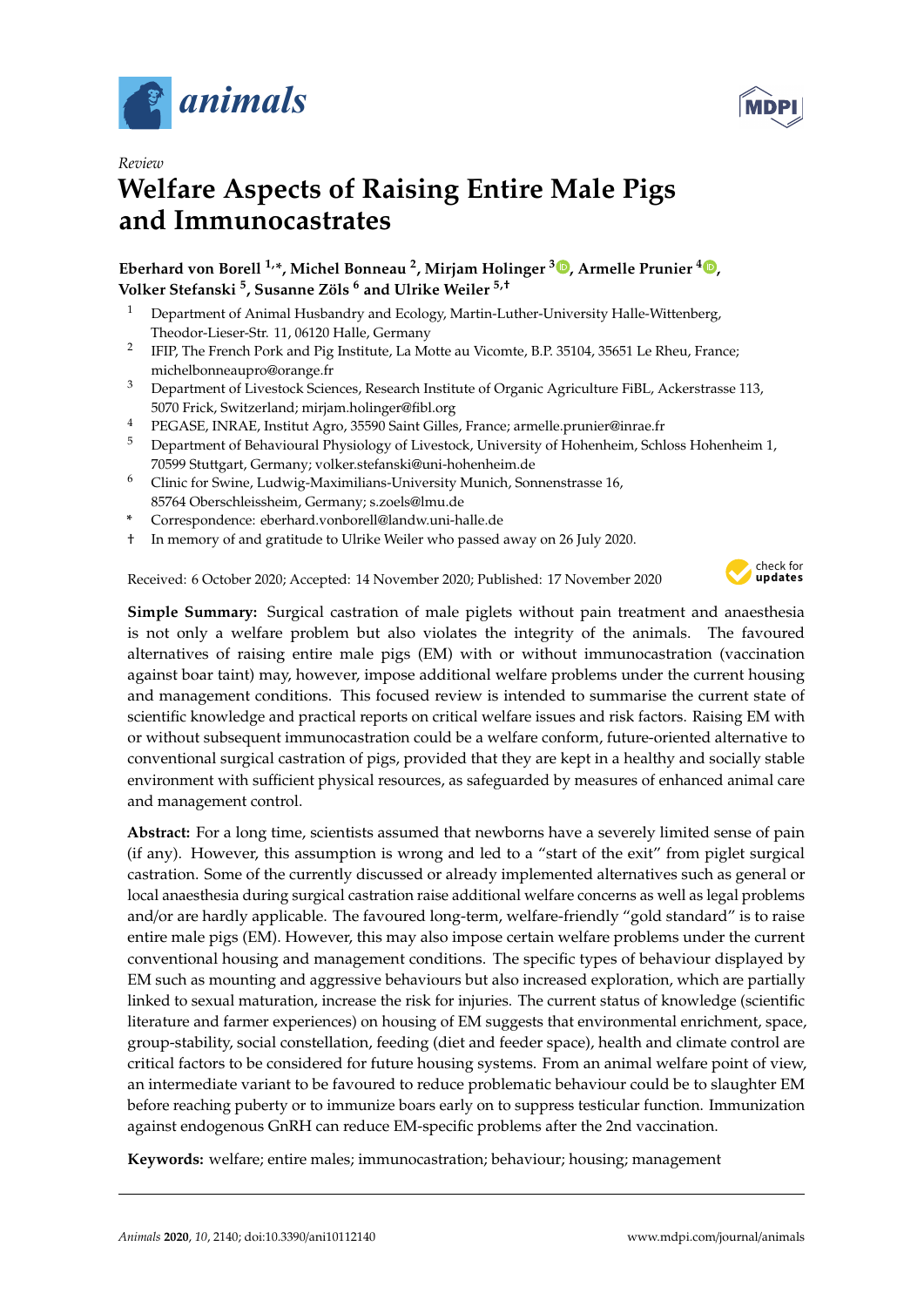## **1. Introduction**

The castration of both male and female domestic pigs has a tradition going back thousands of years. The castration of male pigs was initially carried out to influence their metabolism (increase in fat deposits) and behaviour (less aggression and sexual behaviour). Today, the main focus is on carcass quality, which means preventing the occurrence of the unpleasant boar taint and improving carcass composition with more lean meat and less fat of a desired quality. Although it is not a widespread practice, even female pigs are castrated in some regions today—as in the south of Spain—in extensive free-range husbandry to avoid unwanted pregnancies [\[1\]](#page-8-0).

Piglets intended for fattening used to be traditionally castrated by farmers without anaesthetics during the first days/weeks of life. The surgical castration of suckling pigs can be carried out by a single person. There are differences between the methods used. The piglet is either held between the legs or placed in a restraining device. Before castration, the skin in the scrotal area can be cleaned and disinfected with a suitable antiseptic. A scalpel or side cutter is used to open the scrotum above the testicles. Either one incision is made centrally or two incisions are made parallel to the raphe scroti and the skin and tunica vaginalis are cut through. A single incision is one to two centimetres long. The testicles are placed in front of the raphe scroti with slight pressure and fixed with one hand. The spermatic cord and mesorchium are then cut through with a scalpel or an emasculator. The wound area is finally treated with an antiseptic and not closed [\[2\]](#page-8-1).

The fact that castration of male piglets is still carried out without pain treatment and anaesthesia is based on a long-prevailing scientific view according to which newborns have a generally reduced sensation of pain and can therefore be exposed to surgical procedures without analgesia and anaesthesia. This view was based, among other things, on the discovery of the German psychiatrist and brain researcher Paul Emil Flechsig in 1872 (quoted after [\[3\]](#page-8-2)) that nerve cells of infants are only partially myelinated and may therefore not be fully functional. It was concluded that newborn brains are not yet mature enough to feel pain. Until the 1980s it was strictly assumed that children could feel almost no pain in the first months of life. Pain reactions in babies were interpreted as a reflex. For this reason, babies were operated on with only a low dose of anaesthetic and without any pain medication [\[4\]](#page-8-3). It was not until 1987 that two University of Tennessee publications reported that "stress reactions" during surgery apparently decreased in infants who had been given painkillers [\[5](#page-8-4)[,6\]](#page-8-5). Thus, one must assume that there is also a pain perception in newborns.

This idea of reduced pain perception in the first weeks of life was also applied to young animals and explains why animal welfare legislation in most countries allowed the practice of surgical castration without pain relief in the first week of life in pigs until now. The pros and cons of the various methods used for analgesia and anaesthesia during surgical castration have been reviewed extensively (see, e.g., [\[2](#page-8-1)[,7](#page-8-6)[–11\]](#page-8-7)) and are not the focus of this publication. In brief, surgical castration with pain relief has all the advantages of surgical castration in terms of easier management, lower expression of aggressive and mounting behaviours and quality of carcasses. However, none of the various methods used nowadays guarantees that pigs are not negatively affected in terms of insufficient short- and long-term pain and stress alleviation. In addition, the loss of physical integrity of the pig and increased costs associated with labour input and pain management have to be considered.

The welfare issue around surgical castration and its alternatives has been a main driver for the promotion of raising entire males. The following condensed review summarizes the current status of knowledge on the type and frequency of welfare problems associated with housing and management of male pigs that are not surgically castrated, either with immunocastration (immunocastrates) or without (entire males, EM). Both categories of animals are very similar until the immunocastration has become effective. This is the output of the work group on Management and Housing of the COST Action IPEMA (IPEMA: Innovative Approaches for Pork Production with Entire Males). Based on the current state of scientific knowledge and practical reports, critical issues and risk factors are discussed from which recommendations on future housing and management of EM are given.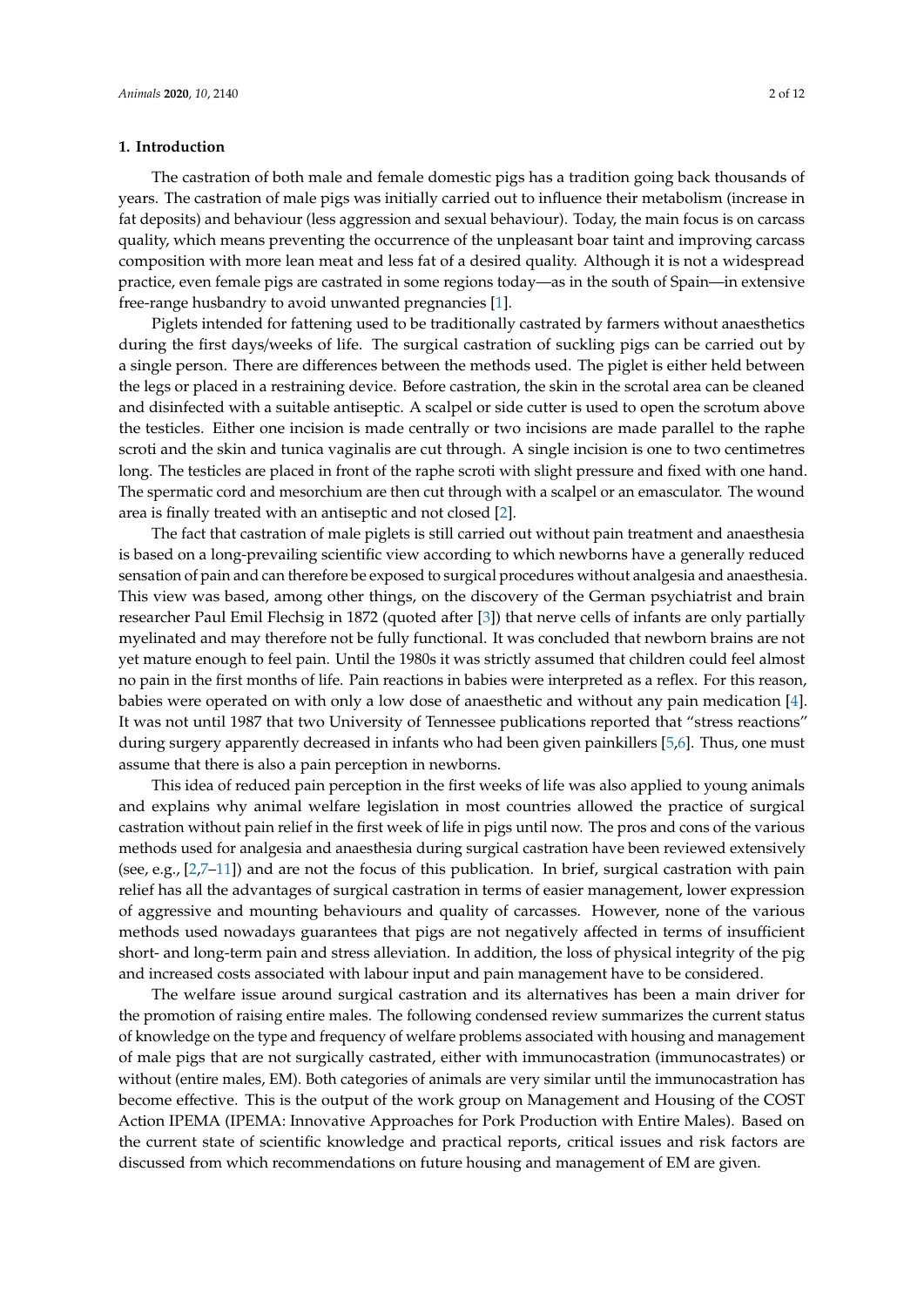## **2. Raising of Entire Male Pigs**

#### *2.1. Physiological Background and Consequences*

The ban of surgical castration and the fattening of EM, with or without a subsequent immunocastration, is seen as an animal friendly long-term solution which reduces stress and pain due to the surgery [\[12\]](#page-8-8). Another particularly attractive aspect from the point of view of resource and environmental efficiency is that uncastrated boars have a stronger protein-anabolic metabolic state due to testicular hormone production and show a reduced ad libitum feed intake [\[10\]](#page-8-9). Their carcasses contain more lean meat and less fat than carcasses of castrates. Feed conversion is about 10–15% better and nitrogen excretion is reduced. These effects are due to the fact that in EM, in addition to androgens, oestrogens are also produced in the Leydig cells of the testes, which both reduce protein breakdown and promote protein build-up [\[13\]](#page-8-10). EM are, therefore, superior in performance in terms of growth rate and feed efficiency compared to castrates and females, provided that they are kept healthy in a housing environment with all needed resources. Controlled systematic studies on lifetime health benefits of EM vs. castrates and females are not available. However, there are few studies that indicate benefits for EM pigs in health and performance pre-weaning compared to piglets that are surgically castrated [\[11\]](#page-8-7). The main benefit is to prevent stress and pain associated with surgical castration as reviewed in several papers. Another aspect refers to ethics, as castration and other so called "mutilations", such as tail docking and teeth clipping, are seen as violations of the animals' integrity and "naturalness" [\[14](#page-8-11)[,15\]](#page-8-12).

However, various problems that can occur under commercial conventional housing and management conditions were initially underestimated in their importance. Due to the increased formation of male hormones during puberty, aggressive confrontations are more frequent in EM than in castrates that may lead to more skin lesions. Particularly under husbandry conditions that are highly competitive due to a small number of feeding places or very limited access to feed, increased aggression among EM can be observed, which is more pronounced than in castrated males and females [\[16\]](#page-8-13).

#### *2.2. Welfare Aspects*

Increased aggression behaviour was described in uniform groups of EM with only small differences in weight, while in heterogeneous groups—probably due to the clear weight or size specific differences in rank—fewer fights were observed [\[17\]](#page-8-14). Interestingly, a reduced frequency of aggression was observed when the litter siblings remained together in a stable group until slaughter (farrow-to-finish pens; [\[18\]](#page-8-15)). In this case, there were no differences between EM and castrates. Thus, the occurrence of increased aggression in EM can be avoided by appropriate management measures.

Increased fighting activity imposes stress on all animals in a group, especially if animals are regrouped for transport and stable ranking relationships are lost [\[18–](#page-8-15)[20\]](#page-9-0) or if animals have to wait in the truck for a long time during or after transport to the slaughterhouse [\[21\]](#page-9-1). Fights and the associated stress before slaughter may also have an impact on the extent of boar taint, by increasing fat concentrations of androstenone and skatole [\[21\]](#page-9-1).

Another aspect of EM fattening is that in the course of puberty these pigs exhibit an increased sexually motivated mounting behaviour, which lasts longer than playful or exploratory mounting (e.g., fence mounting). These mating attempts are often accompanied by intense vocalisations of the penmate being mounted, so that a reduced well-being and higher stress levels was assumed [\[22\]](#page-9-2). It has been observed that enriching the environment may stimulate mounting behaviour of EM even though it did not influence pubertal maturation as shown by similar plasma concentrations of oestradiol, fat concentration of androstenone and development of testes [\[23\]](#page-9-3).

Data on the frequency of lameness and leg damage in EM vary between studies. In some studies, an increased proportion of lameness in EM groups was observed and attributed to mounting activity [\[19,](#page-8-16)[24\]](#page-9-4). However, in other studies these problems did not occur more frequently than in females [\[22,](#page-9-2)[25\]](#page-9-5). There are also reports that bursitis and lameness were more pronounced in castrates than in EM groups [\[25\]](#page-9-5).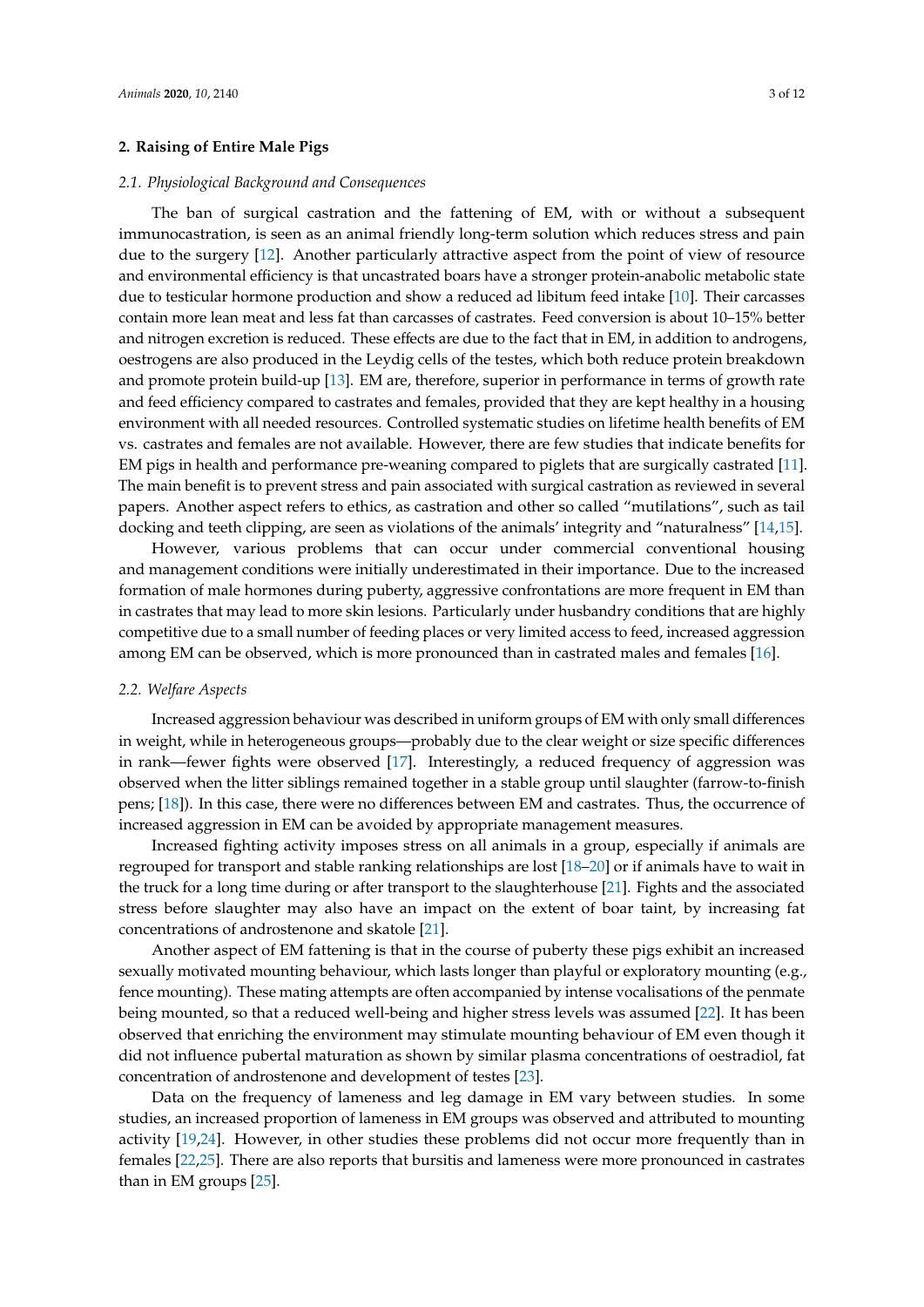Penile injuries do not occur in castrates, as they are not able to extrude their penis. Data from post mortem analyses on incidences of either fresh wounds or scars on the penis of EM vary greatly. While Holinger et al. [\[26\]](#page-9-6) found 3% of affected EM, Isernhagen [\[27\]](#page-9-7) detected up to 82%, and Weiler et al. [\[28\]](#page-9-8) reported between 64% and 95%. Mixed housing together with females and a higher age at slaughter increases the risk of penis injuries [\[28\]](#page-9-8). The age of the EM has a considerable influence on the number of scars in particular. The number of fresh wounds was not influenced. Serious penile injuries with suppurations and necroses were found in about 9% of the animals [\[28\]](#page-9-8). Again, older animals tended to be more affected, as well as young boars if they were kept together with females [\[28–](#page-9-8)[30\]](#page-9-9). Comparative studies on wild boars show that penis injuries can in principle occur in the mating season even under natural conditions [\[28\]](#page-9-8). However, the occurrence of such injurious behaviour under natural conditions does not mean that it is also acceptable in farm animal housing as these penis injuries are presumably painful.

Previous studies have investigated the influence of group composition on sexual behaviour, but the results are not consistent. For example, Salmon and Edwards [\[31\]](#page-9-10) describe a greater frequency of mounting in single-sex boar groups than in mixed groups. Similarly, in the studies of Rydhmer et al. [\[19\]](#page-8-16), Boyle and Björklund [\[32\]](#page-9-11) and Bünger et al. [\[33\]](#page-9-12), EM in single sex groups showed significantly increased sexual activity and increased aggression behaviour compared to those in mixed-sex groups. Thus, the presence of females in the pen does not seem to stimulate the sexual behaviour of EM. A study with organically farmed pigs suggests that under enriched housing conditions, EM can be kept in single-sex groups as well as in mixed-sex groups with females without compromising their welfare [\[34\]](#page-9-13), although these authors similarly found higher lesion scores in single-sex groups with EM, confirming earlier studies. There is evidence that welfare of female pigs is comparable between housing in mixed-sex groups with EM or with castrated males. Female pigs were rarely observed to be recipients of aggressive interactions by EM and did not have more skin lesions when compared to females in mixed groups with castrated males [\[34\]](#page-9-13). In addition, the risk of females being early mated by EM during fattening should be taken into account when evaluating mixed-housing systems. In the studies of Bünger et al. [\[33\]](#page-9-12), pregnancies were found in 3% of the gilts (slaughtered at 95 kg slaughter weight). Andersson et al. [\[17\]](#page-8-14) detected five pregnant females out of 20 (slaughtered at 107 kg live weight) when raised outdoors, but none when raised indoors to the same weight. Especially on organic farms with longer fattening periods and access to outdoor areas, such problems could potentially occur more often if kept in mixed groups. However, Holinger et al. [\[34\]](#page-9-13) did not find any pregnancies when organic pigs were slaughtered with 92 kg slaughter weight.

In several studies, the extent of skin lesions in EM remained at a relatively low level overall, i.e., mostly only scratches and superficial abrasions were found when grading the body integument during fattening [\[27,](#page-9-7)[33–](#page-9-12)[36\]](#page-9-14). Holinger et al. [\[26\]](#page-9-6) reported that EM performed manipulative behaviours towards pen mates more frequently, although this did not result in an apparent increase in skin, ear or tail lesions. In contrast, former studies found slightly more tail lesions in EM of around 23 kg body weight [\[34\]](#page-9-13), more tail manipulations in females compared to castrated male pigs [\[37\]](#page-9-15) and a decrease in tail manipulation after immunocastration of entire male pigs [\[38\]](#page-9-16). An explanation for the increased frequency of pen-mate manipulations in EM could be, among other factors, a feed ration that does not meet the specific demands of EM. This may be the case when fed together with females or castrates using a standard feed ration. Early warning signs for the occurrence (outbreak) of injurious behaviours (such as a sudden unusual increase in activity) as well as environmental risk factors (such as lack of substrates and feeder space, bad climate, nutrient deficiencies and diseases) may therefore be the same in EM as for pigs in general, as reviewed by D'Eath et al. [\[39\]](#page-9-17).

Although the typical behaviour shown by EM may cause an increase in skin lesions, there is no evidence that the behaviour as well as the related noise and agitation cause a situation of chronic stress for these pigs [\[26,](#page-9-6)[40\]](#page-10-0). Identified indicators of chronic social stress (modified fat metabolism, gastric ulcers, behavioural changes) do not differ between EM and castrated males. However, EM reacted more strongly to applied social stressors (confrontations and separations), which might imply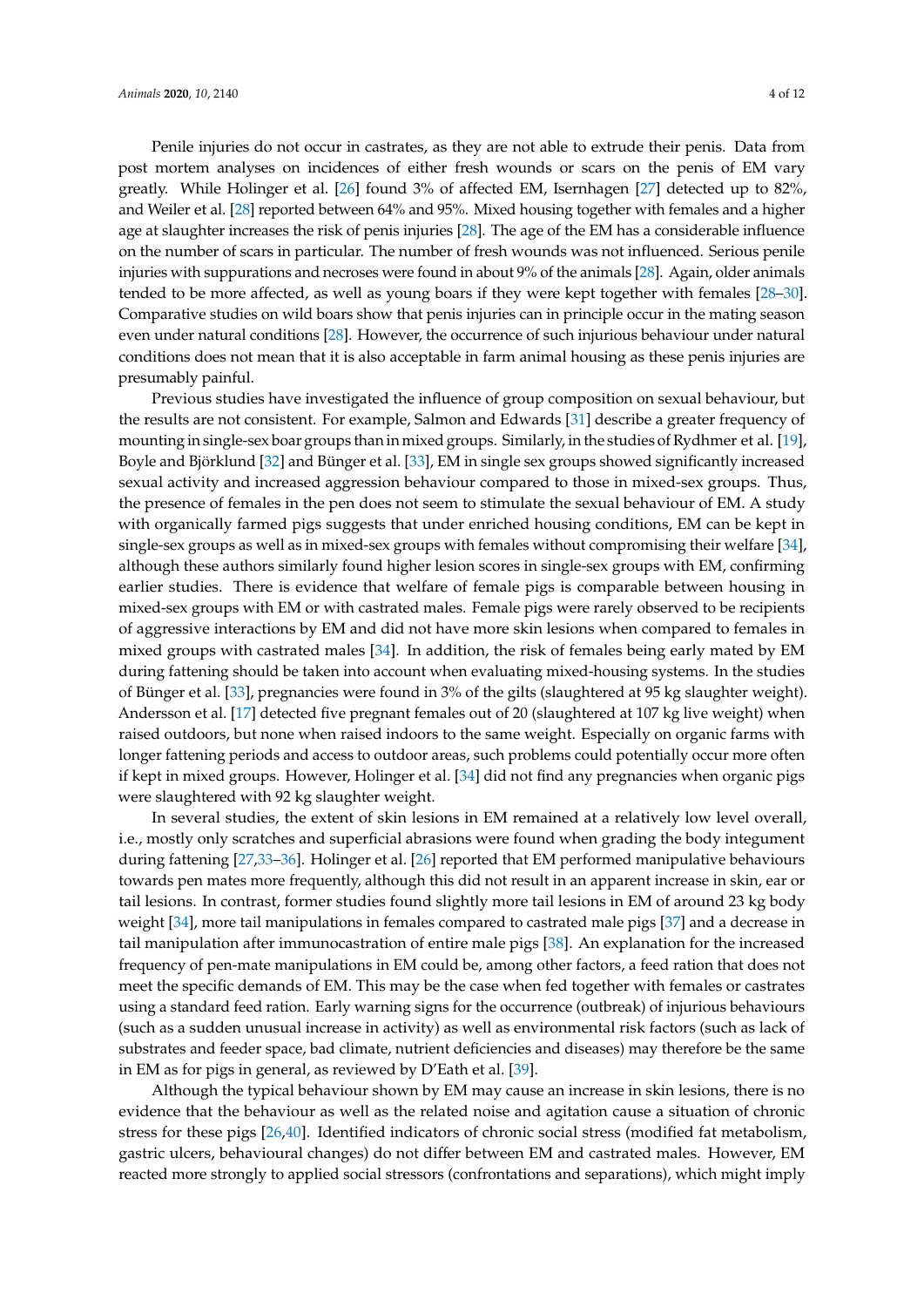an increased behavioural stress reactivity [\[26](#page-9-6)[,40\]](#page-10-0). If confirmed by future studies, the latter finding could have consequences for handling or management procedures, mixing or transport of EM.

# *2.3. Consequences for Housing, Management and Transport of Entire Males*

Mixing unfamiliar pigs in general, but particularly when mixing EM, increases the risk for injuries resulting from biting as a consequence of competition and formation of social hierarchy [\[41\]](#page-10-1). EM living in early socialized groups of different litters [\[41\]](#page-10-1) or sibling groups [\[18\]](#page-8-15) perform less agonistic behaviours, resulting in less skin lesion (Table [1\)](#page-4-0). An early socialization could also be beneficial when split marketing is applied [\[42\]](#page-10-2), meaning that pigs are sent to slaughter in several steps. Split marketing may induce a higher frequency of aggressive behaviour, both in EM and females [\[43\]](#page-10-3). However, while some publications described a comparably higher level of aggression in EM than in females [\[43\]](#page-10-3) and slightly more skin lesions compared to castrated males and females [\[44\]](#page-10-4), others did not find any sex specific differences in aggression [\[32,](#page-9-11)[44\]](#page-10-4) or lesions [\[32\]](#page-9-11). Group size and stability seem to be more important than the ratio between EM and females in lairage (holding) pens before slaughter [\[45\]](#page-10-5), whereas mixing EM before slaughter provoked more aggression and mounting than mixing EM with females [\[20\]](#page-9-0). Pros and cons for different group compositions are summarized in Table [1.](#page-4-0)

<span id="page-4-0"></span>

| Title | <b>Split-Sex Groups</b>                                                               | <b>Mixed-Sex Groups</b>                                                                                                                                                                 | <b>Early Socialized Groups</b>                                                                 | <b>Sibling Groups</b>                                                                                               |
|-------|---------------------------------------------------------------------------------------|-----------------------------------------------------------------------------------------------------------------------------------------------------------------------------------------|------------------------------------------------------------------------------------------------|---------------------------------------------------------------------------------------------------------------------|
| Pro   | Targeted<br>$\bullet$<br>feeding of EM<br>and females<br>No.<br>early pregnancy       | Common practice<br>in GB, IRL and PT<br>No change to<br>$\bullet$<br>existing management                                                                                                | Less aggressive<br>behaviour<br>and injuries [41]<br>Commercially used<br>group sizes possible | Less aggressive<br>behaviour<br>and injuries [18]<br>Possibly delayed<br>٠<br>puberty and less<br>androstenone [47] |
| Con   | Additional<br>effort<br>for separation<br>Separate feed<br>formulation<br>and storage | Earlier puberty of<br>$\bullet$<br>females [17]<br>Insufficient<br>$\bullet$<br>utilization of EM<br>growth potential<br>Potential risk for<br>$\bullet$<br>early pregnancy<br>[17, 33] | Infrastructure for<br>socialisation in<br>the farrowing<br>pen needed                          | Small groups<br>Variation in<br>weight<br>at slaughter<br>Potential risk for<br>early pregnancy                     |

**Table 1.** Pros and cons for different group compositions with EM (adapted from [\[46\]](#page-10-6)).

The enrichment of housing as well as feeding conditions for EM have been studied to meet their presumed special demands in relation to their increased exploration activity level. However, providing EM with more space and enrichment material does not necessarily lead to a reduction in aggressive or sexual behaviour, but it reduces the risk of injuries [\[23,](#page-9-3)[48\]](#page-10-8). This signifies that EM in an enriched pen with non-slippery flooring and enough space may be able to perform certain behaviours without risking injuries. Structuring of the pen in different areas might provide a possibility of withdrawal for lower ranking pigs. EM should therefore preferably be housed in structured pens with separate functional areas for lying, dunging and feeding and even with hiding/escape compartments which requires additional space in comparison to conventional pens with fully slatted flooring.

The frequent provision of sufficient natural material such as straw, spatially distributed on solid floor, should allow for synchronous exploration, chewing and rooting behaviour. It also reduces slipperiness of the floor and may thus contribute to the prevention of lameness. In addition, natural enrichment materials seem to have a positive effect in terms of reduced aggressive behaviour [\[49,](#page-10-9)[50\]](#page-10-10). Enrichment may reduce the number and/or intensity of aggressions as show by a lower number of skin lesions in EM raised in an enriched environment (deep litter plus access to an outdoor concrete run) compared to EM raised on slatted flooring [\[23\]](#page-9-3).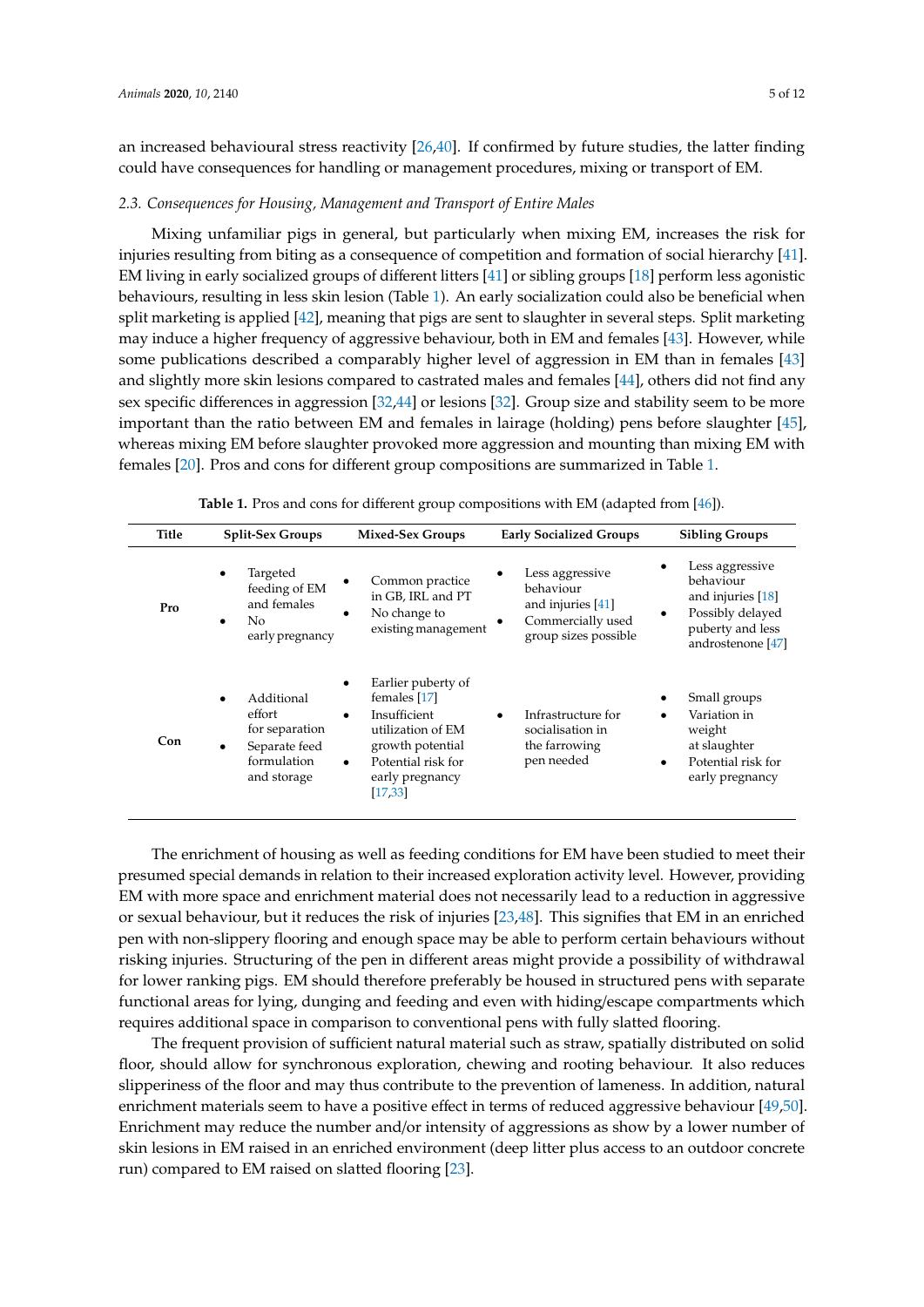The provision of roughages such as grass silage or hay in addition to their regular concentrate diet may reduce feeding motivation and stress by contributing to a sustained level of satiety. It has been shown that access to grass silage reduces manipulation of pen mates both in EM and castrated males, but more pronouncedly in EM [\[26\]](#page-9-6).

#### *2.4. Gaps of Knowledge for Future Studies*

Overall, it seems that the conventional fattening of young intact EM in the early stages of life prevents them from suffering stress and pain due to surgical castration, but that new animal welfare problems such as penile injuries may occur more frequently in later phases of life. It will, therefore, be necessary to examine systematically whether alternative housing and management procedures can reduce the number of penile injuries in EM housing.

Breeding approaches to provide suitable genotypes for EM production currently focus on genotypes with low androstenone and skatole levels. A decoupling of androstenone production from testicular hormone production would be particularly desirable, for example, if the enzyme CYB5B, which is involved in the synthesis of odour compounds, could be modulated [\[51\]](#page-10-11). However, it should be taken into account that due to the continued production of testicular hormones the behavioural problems such as increased aggressions and libido will still be present in these variants.

# **3. Sexual Maturation and Early Slaughter of Entire Male Pigs**

The gender-specific aggression and sexual behaviour of EM seems to be based on the presence of sexual steroids, which are produced to a greater extent, especially during puberty (e.g., [\[52\]](#page-10-12)). Many of the problematic behaviours of EM, such as mounting and extrusion of the penis, could be avoided by earlier slaughter, that is, before the beginning of puberty. In addition, slaughter before the onset of sexual maturity greatly reduces the formation of androstenone (e.g., [\[53\]](#page-10-13))—an important component of boar taint. Early slaughter is the common practice to reduce boar taint in the UK and Ireland. From an animal welfare point of view, slaughter before puberty is an advantageous and easily feasible option to avoid behavioural problems associated with sexual maturation. Detailed studies are required to determine the "ideal" slaughter weight and age in this context [\[54\]](#page-10-14). It can be assumed that this approach also concerns sustainability factors such as environmental and resource efficiency or profitability, but the analysis of these factors is outside the scope of this review. In principle, however, it should be considered that, especially in the case of special product requirements (e.g., for ham production requiring heavy carcasses) market segmentation (sex-specific separate marketing) may be necessary, or only female slaughter pigs will be fattened to higher final weights.

Another option to decrease the behavioural problems linked to sexual maturation of male pigs would be to select lines of pigs with slightly delayed puberty so that they would be slaughtered before the occurrence of problems. Data from the literature shows that age and weight at puberty are highly heritable (heritability >0.3) in females [\[55](#page-10-15)[,56\]](#page-10-16). No such data are available for male pigs. However, plasma oestradiol at about 110 kg liveweight, which seems to be a good indicator of pubertal development in male pigs [\[23\]](#page-9-3), is also highly heritable [\[57](#page-10-17)[,58\]](#page-10-18).

#### **4. Vaccination against Boar Taint (Immunocastration)**

In immunocastration, boars are actively immunized twice against the endogenous GnRH, which is formed in the hypothalamus. For immunisation, a truncated GnRH fragment is coupled to a carrier protein to trigger an immune reaction. This coupling product, which acts as an antigen, no longer has any hormone effect itself but induces an endogenous immune reaction leading to a high level of GnRH antibodies approximately two weeks after the second vaccination [\[59\]](#page-10-19). The antibodies neutralise the body's own GnRH and subsequently and interrupt the hormone cascade that controls the synthesis of steroids, such as testosterone and androstenone, in the Leydig cells of the testes [\[60\]](#page-10-20). According to manufacturer's recommendations two vaccinations within an interval of at least four weeks and the second vaccination four to six weeks before slaughter should be administered. After the second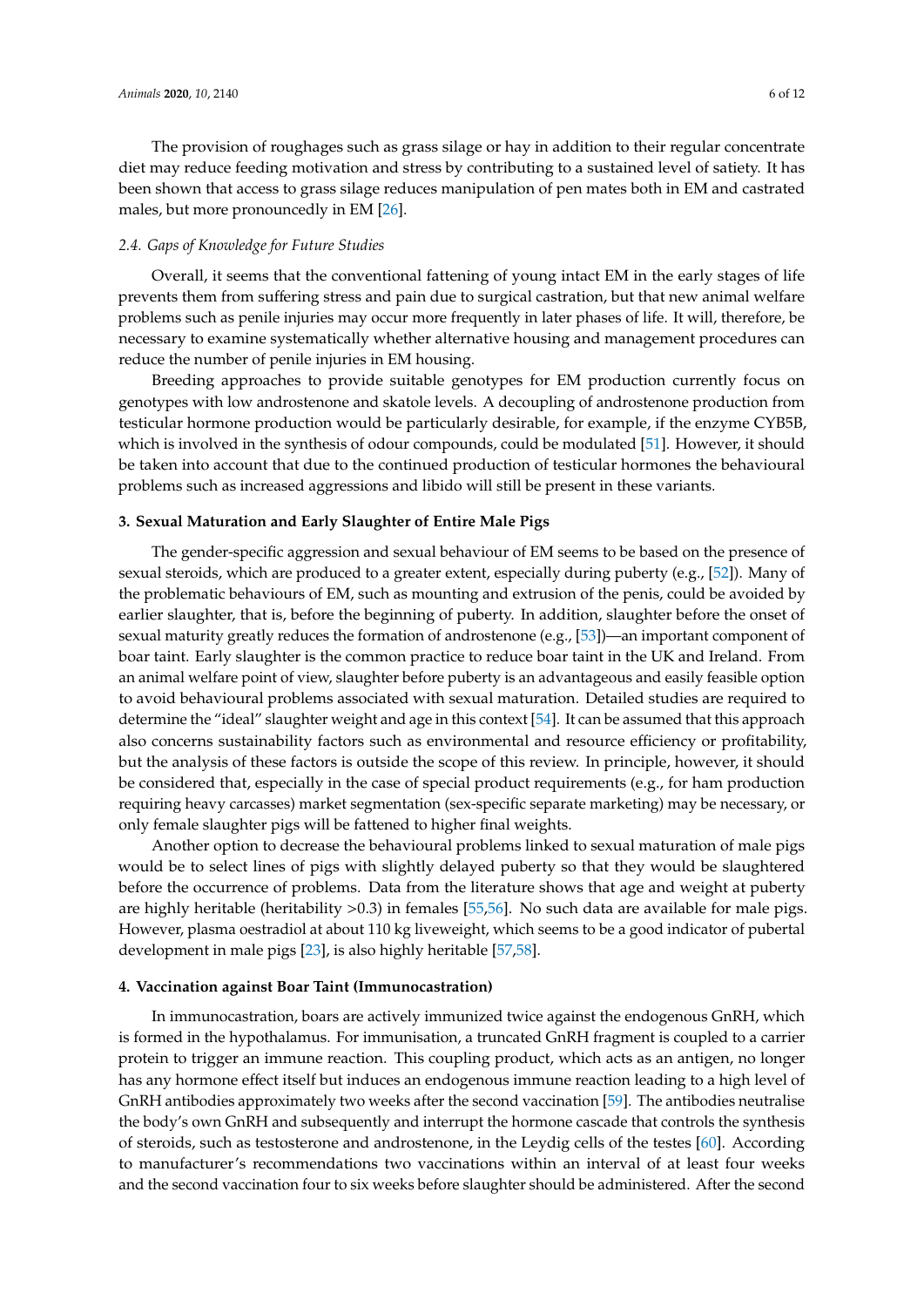immunisation, there is an initially slow increase in antibody formation within the first week, followed by a massive increase from day 5 onwards, as shown by Claus et al. [\[60\]](#page-10-20). As exemplified in one animal, testosterone release decreases by a factor of 10 within one day and remains at a low basal level of less than 1 ng/mL [\[60\]](#page-10-20). In a long-term study on immunised boars [\[60\]](#page-10-20), it was shown that testicular function and thus the release of hormones and androstenone was safely blocked from the 8th day after the second immunization and remained inhibited for 10–24 weeks depending on the individual.

Several studies have investigated whether an earlier vaccination has a positive effect on the behaviour and performance of fattening pigs [\[30](#page-9-9)[,61](#page-11-0)[–63\]](#page-11-1). Two immunisation variants were tested in comparison to EM and surgically castrated males. The boars were immunised with either 30 and 50 kg live weight (early immunisation) or 60 and 85 kg (normal immunisation). While this early immunisation had no positive effect on the economic efficiency compared to surgical castration, problematic behaviours could be minimised [\[61\]](#page-11-0).

Afterwards production of testicular steroids increases again and the testicular function recovers.

A central objection to immunocastration comes from the field of workplace safety [\[64\]](#page-11-2). Since in humans the identical hormone GnRH is involved in the regulatory cascade of the gonads, a repeated auto-injection by the user would also lead to the formation of GnRH antibodies and to an inhibition of the pituitary gonad axis. However, this can be virtually ruled out by an adapted system of injection (see Improvac<sup>TM</sup> management instructions and syringe design). In addition, the inhibition should be reversible after a few weeks as in pigs [\[60\]](#page-10-20).

As both hormone and pheromone production are affected in this form of temporary castration, undesirable behaviours such as mounting and fighting after the second immunisation are significantly less common [\[10](#page-8-9)[,38\]](#page-9-16). The feed intake behaviour changes dramatically due to the decrease of gonadal hormones [\[65,](#page-11-3)[66\]](#page-11-4): feeding speed and duration per meal increase enormously, whereas the number of meals remains at the level of EM (6.7 times/day in the final fattening stage). While in this phase EM, sows and castrates eat on average 60 g of feed per minute and this value is the same for all three groups, the feeding speed of immunocastrates increases to almost  $73$  g/min. Differences between castrates and EM can be explained by the number of meals/day (8.6 vs. 6.5 per day), while the duration of each meal is the same (7.8 vs. 8.0 min/meal) [\[66\]](#page-11-4). These changes in feed intake must be taken into account when designing the diet for immunocastrates. Moreover, the high feed intake and the resulting increased fill of the digestive tract explain the poorer dressing percentage of immunocastrates compared to EM or castrates [\[64,](#page-11-2)[67\]](#page-11-5). For a review on nutritional requirements of EM and immunocastrates see Bee et al. [\[68\]](#page-11-6).

Schmidt et al. [\[35\]](#page-9-18) also investigated feed intake behaviour, weight development and body damage of immunised boars in different group compositions in a performance testing station. Before the 2nd vaccination, EM spent less time visiting the feed dispenser and consumed less feed, compared to females and castrates. On the other hand, their shoulder lesion scores (as an indication for competition at the feed trough) were higher than in the other groups with females and castrates. After the 2nd vaccination, the vaccinated boars consumed significantly more feed and their daily weight gain differed significantly from those of castrates, while the damage scores no longer differed between gender. However, a separate evaluation of males in mixed-sex groups with females showed that even before the 2nd vaccination they did not show increased skin damage compared to the other groups with females and castrates. From an animal welfare point of view, it was concluded that mixed-sex housing with an early 2nd vaccination would be advantageous.

Immunization reduces but does not eliminate penile injuries [\[29](#page-9-19)[,30\]](#page-9-9). Post mortem discovered scars may go back to the phase before the vaccination was effective. However, also fresh wounds have been discovered in penises from immunocastrated males. Another potential drawback refers to occasional non-responders to immunisation that have been reported and must be considered as a risk for unwanted early pregnancies when housed together with females [\[69\]](#page-11-7). Depending on the experience of the handler and the specific housing and handling constellation, vaccinations may also impose additional handling stress, especially for the 2nd or even 3rd vaccination in heavy pigs [\[7\]](#page-8-6). Whether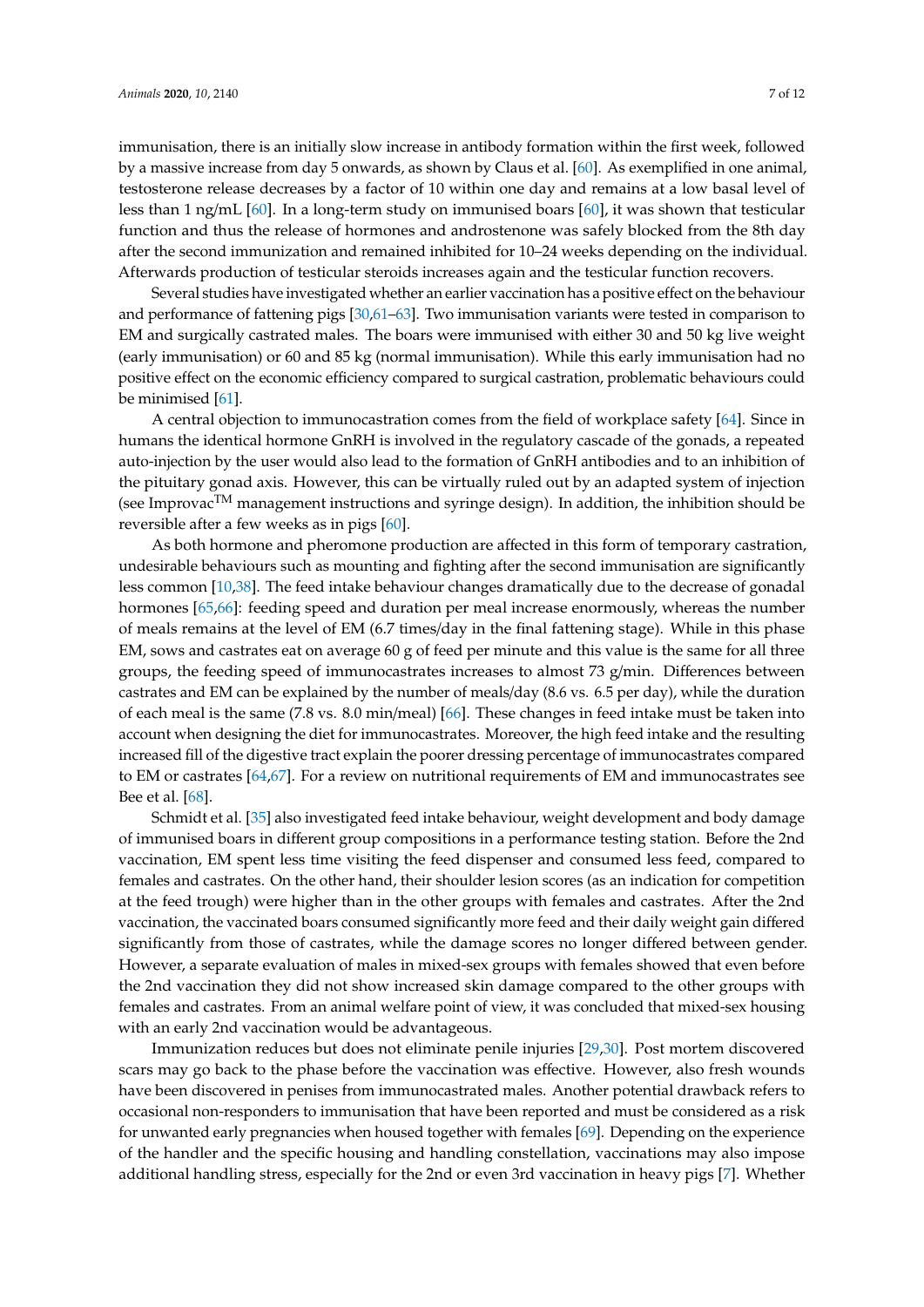the production of GnRH antibodies raises to the desired extent or whether there is an insufficient or even failed immune response depends, of course, primarily on whether the vaccinations were carried out correctly according to manufacturer's recommendations [\[30,](#page-9-9)[67,](#page-11-5)[70\]](#page-11-8). There is a risk for incidences where the vaccine was not correctly applied (site of injection or amount) or individual animals were by mistake already marked as been vaccinated.

A recent study by Kress et al. [\[69\]](#page-11-7) demonstrated, however, that vaccinations with Improvac™ work very reliably under various housing conditions (conventional, organic, stressful through repeated social mixing). Thus, immunocastration is effective if applied correctly to healthy individuals.

The advantages of vaccination to reduce sexual and aggressive behaviours have been reported in several studies [\[36,](#page-9-14)[38,](#page-9-16)[71](#page-11-9)[–74\]](#page-11-10). However, separate housing of EM seems unavoidable due to the risk of unwanted pregnancies when housed together with females at the targeted ages or slaughter weight in most countries (at about 120 kg slaughter weight) and a relatively late suppression of testicular function in vaccinated boars (2nd vaccination). This applies particularly if sexual maturity is reached early in some individuals depending, among others, on the genotype. To our knowledge, early pregnancies were not reported in cases where females were housed together with vaccinated boars. It should, however, be considered that in some management systems with slow growing genotypes (e.g., under organic farming conditions) or heavy pig production this risk may exist. In addition, vaccinated and non-vaccinated males have different feeding requirements compared to females and castrates which would justify separate housing of males and females [\[36,](#page-9-14)[66\]](#page-11-4).

In summary, risks and benefits of boars immunised against boar taint are the same as for EM until after the 2nd vaccination when anti-GnRH antibodies are induced (usually starting within one week after the 2nd vaccination). Effectively immunised boars gradually decrease mounting and aggressive behaviours to a level similar to that of physical castrates. The extent of risks and problems to occur depend on the genotype, age and pubertal development at the time of the 2nd vaccination [\[35\]](#page-9-18).

The immunological suppression of testicular function could, thus, represent a more animal-friendly, immediately available alternative to surgical castration, which also takes into account the consumer perspective by eliminating the formation of androstenone and skatole accumulation (see [\[68,](#page-11-6)[75\]](#page-11-11) as well as other reports in this special issue.

# **5. Conclusions**

In conclusion, raising EM with or without subsequent immunocastration seems to be a welfare conform, future-oriented alternative to conventional surgical castration of pigs, provided that young intact boars are kept in a healthy and socially stable environment with sufficient physical resources, as safeguarded by measures of enhanced animal care and management control.

In particular, farmers' experience and research have led to solutions to aggressive and mounting behaviour: (i) early socialisation in stable groups where entire males are separated from females; (ii) provision of space in structured pens; and (iii) provision of natural materials that enrich the environment of the animal.

**Author Contributions:** Conceptualization: E.v.B., M.B., U.W.; writing: E.v.B., M.B., M.H., A.P., V.S., S.Z., U.W. All authors have read and agreed to the published version of the manuscript.

**Funding:** This focused review is an output of the working group on Management and Housing of the COST action (CA 15215) IPEMA, Innovative Approaches for Pork Production with Entire Males supported by the European Union. http://[www.ca-ipema.eu](http://www.ca-ipema.eu/)/.

**Acknowledgments:** The authors thank those other members or guests of this and other IPEMA Work Groups, who contributed directly or indirectly to the discussion and input for this review, namely Johannes Baumgartner, Antoni Dalmau, Emma Fabrega, Sonya Ivanova, Kevin Kress, Christine Leeb, Nathalie Quiniou, Camille Raoult, Deborah Temple and Raffael Wesoly.

**Conflicts of Interest:** The authors declare no conflict of interest.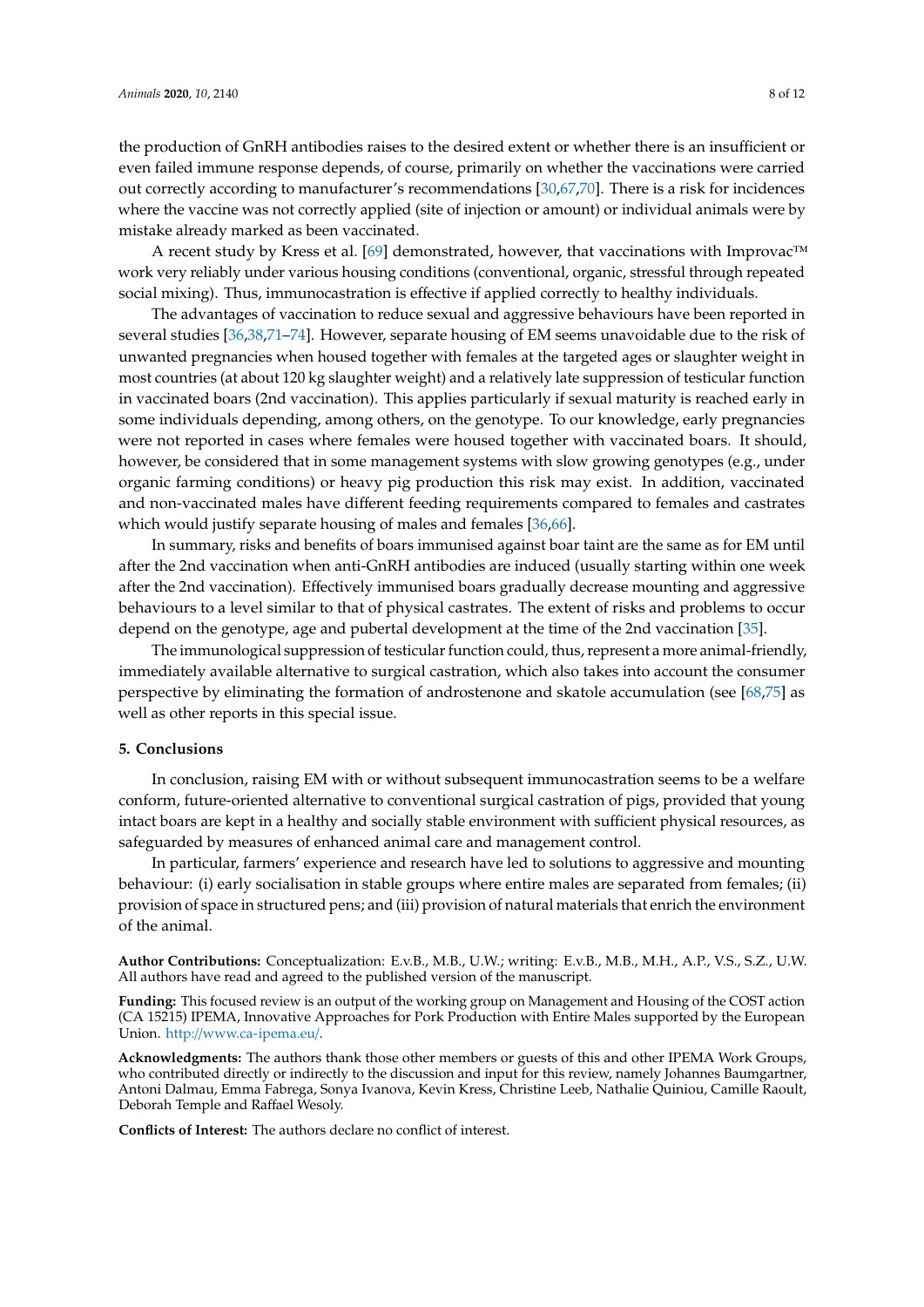# **References**

- <span id="page-8-0"></span>1. EFSA. Welfare Aspects of the Castration of Piglets. Scientific Report of the Scientific Panel for Animal Health and Welfare on a Request from the Commission Related to Welfare Aspects of the Castration of Piglets. European Food Safety Authority. *EFSA J.* **2004**, *91*, 1–18.
- <span id="page-8-1"></span>2. Prunier, A.; Bonneau, M.; von Borell, E.H.; Cinotti, S.; Gunn, M.; Fredriksen, B.; Giersing, M.; Morton, D.B.; Tuyttens, F.A.M.; Velarde, A. A review of the welfare consequences of surgical castration in piglets and the evaluation of non-surgical methods. *Anim. Welf.* **2006**, *15*, 277–289.
- <span id="page-8-2"></span>3. Flechsig, P.E. *Anatomie des Menschlichen Gehirns und Rückenmarks auf Myelo-Genetischer Grundlage*; Thieme Verlag Leipzig: Leipzig, Germany, 1920.
- <span id="page-8-3"></span>4. Rutter, N.; Doyal, L. Neonatal care and management of pain: Historical and ethical issues. *Semin. Neonatol.* **1998**, *3*, 297–302. [\[CrossRef\]](http://dx.doi.org/10.1016/S1084-2756(98)80084-5)
- <span id="page-8-4"></span>5. Anand, K.J.; Hickey, P.R. Pain and its effects in the human neonate and fetus. *N. Engl. J. Med.* **1987**, *317*, 1321–1329. [\[CrossRef\]](http://dx.doi.org/10.1056/NEJM198711193172105)
- <span id="page-8-5"></span>6. Anand, K.J.S.; Sippell, W.G.; Aynsley-Green, A. Randomised trial of fentanyl anaesthesia in preterm babies undergoing surgery: Effects on the stress response. *Lancet* **1987**, *329*, 62–66. [\[CrossRef\]](http://dx.doi.org/10.1016/S0140-6736(87)91907-6)
- <span id="page-8-6"></span>7. Von Borell, E.; Baumgartner, J.; Giersing, M.; Jäggin, N.; Prunier, A.; Tuyttens, F.A.M.; Edwards, S.A. Animal welfare implications of surgical castration and its alternatives in pigs. *Animal* **2009**, *3*, 1488–1496. [\[CrossRef\]](http://dx.doi.org/10.1017/S1751731109004728)
- 8. O'Connor, A.; Anthony, R.; Bergamasco, L.; Coetzee, J.; Gould, S.; Johnson, A.K.; Karriker, L.A.; Marchant-Forde, J.N.; Martineau, G.S.; McKean, J.; et al. Pain management in the neonatal piglet during routine management procedures. Part 2: Grading the quality of evidence and the strength of recommendations. *Anim. Health Res. Rev.* **2014**, *15*, 39–62. [\[CrossRef\]](http://dx.doi.org/10.1017/S1466252314000073)
- 9. Pig Castration for Traditional and Conventional Products: A Report on Methods and Their Impacts on Animal Welfare, Meat Quality and Sustainability of European Pork Production Systems. Final Report 2016. Available online: https://op.europa.eu/en/publication-detail/-/publication/[5fe8db00-dbb8-11e6-ad7c-01aa75e](https://op.europa.eu/en/publication-detail/-/publication/5fe8db00-dbb8-11e6-ad7c-01aa75ed71a1) [d71a1](https://op.europa.eu/en/publication-detail/-/publication/5fe8db00-dbb8-11e6-ad7c-01aa75ed71a1) (accessed on 10 June 2019).
- <span id="page-8-9"></span>10. Bonneau, M.; Weiler, U. Pros and cons of alternatives to piglet castration: Welfare, boar taint, and other meat quality traits. *Animals* **2019**, *9*, 884. [\[CrossRef\]](http://dx.doi.org/10.3390/ani9110884)
- <span id="page-8-7"></span>11. Prunier, A.; Devillers, N.; Herskin, M.S.; Sandercock, D.A.; Sinclair, A.R.L.; Tallet, C.; Borell, E.V. Husbandry interventions in suckling piglets, painful consequences and mitigation. In *The Suckling and Weaned Piglet*; Farmer, C., Ed.; Wageningen Academic Publishers: Wageningen, The Netherlands, 2020; pp. 107–138.
- <span id="page-8-8"></span>12. Kress, K.; Millet, S.; Labussière, É.; Weiler, U.; Stefanski, V. Sustainability of pork production with immunocastration in Europe. *Sustainability* **2019**, *11*, 3335. [\[CrossRef\]](http://dx.doi.org/10.3390/su11123335)
- <span id="page-8-10"></span>13. Weiler, U.; Wesoly, R. Physiology of skatole- and androstenone formation in the boar. *Zuchtungskunde* **2012**, *84*, 365–393.
- <span id="page-8-11"></span>14. Palmer, C.; Pedersen, H.G.; Sandøe, P. Beyond castration and culling: Should we use non-surgical, pharmacological methods to control the sexual behavior and reproduction of animals? *J. Agric. Environ. Ethics* **2018**, *31*, 197–218. [\[CrossRef\]](http://dx.doi.org/10.1007/s10806-018-9718-7)
- <span id="page-8-12"></span>15. Second Progress Report 2015–2017 on the European Declaration on Alternatives to Surgical Castration of Pigs. Expert Group on Ending Surgical Castration of Pigs. Available online: https://[www.boarsontheway.co](https://www.boarsontheway.com/wp-content/uploads/2018/08/Second-progress-report-2015-2017-final-1.pdf) m/wp-content/uploads/2018/08/[Second-progress-report-2015-2017-final-1.pdf](https://www.boarsontheway.com/wp-content/uploads/2018/08/Second-progress-report-2015-2017-final-1.pdf) (accessed on 1 October 2020).
- <span id="page-8-13"></span>16. Velarde, A. Agonistic behaviour. In *On Farm Monitoring of Pig Welfare*; Velarde, A., Geers, R., Eds.; Wageningen Academic Publishers: Wageningen, The Netherlands, 2007; pp. 53–56.
- <span id="page-8-14"></span>17. Andersson, H.K.; Hullberg, A.; Malmgren, L.; Lundstrom, K.; Rydhmer, L.; Squires, J. Sexual maturity in entire male pigs—Environmental effects, relations to skatole level and female puberty. *Acta Agric. Scand. A Anim. Sci.* **1999**, *49*, 103–112. [\[CrossRef\]](http://dx.doi.org/10.1080/090647099424169)
- <span id="page-8-15"></span>18. Fredriksen, B.; Lium, B.M.; Marka, C.H.; Mosveen, B.; Nafstad, O. Entire male pigs in farrow-to-finish pens—Effects on animal welfare. *Appl. Anim. Behav. Sci.* **2008**, *110*, 258–268. [\[CrossRef\]](http://dx.doi.org/10.1016/j.applanim.2007.04.007)
- <span id="page-8-16"></span>19. Rydhmer, L.; Zamaratskaia, G.; Andersson, H.K.; Algers, B.; Guillemet, R.; Lundstrom, K. Aggressive and sexual behaviour of growing and finishing pigs reared in groups, without castration. *Acta Agric. Scand. A Anim. Sci.* **2006**, *56*, 109–119. [\[CrossRef\]](http://dx.doi.org/10.1080/09064700601079527)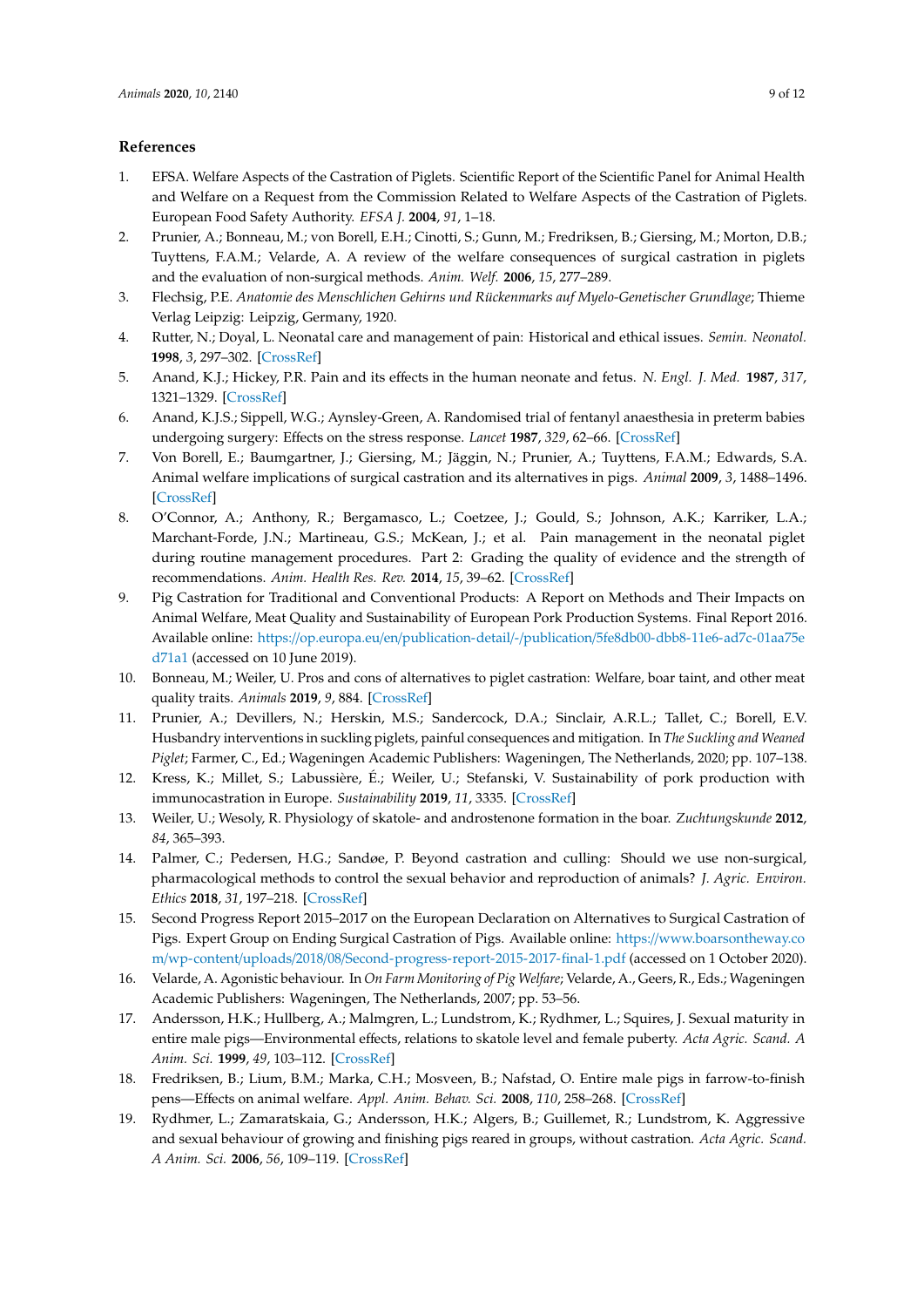- <span id="page-9-0"></span>20. Van Staaveren, N.; Teixeira, D.L.; Hanlon, A.; Boyle, L.A. The effect of mixing entire male pigs prior to transport to slaughter on behaviour, welfare and carcass lesions. *PLoS ONE* **2015**, *10*. [\[CrossRef\]](http://dx.doi.org/10.1371/journal.pone.0122841)
- <span id="page-9-1"></span>21. Wesoly, R.; Jungbluth, I.; Stefanski, V.; Weiler, U. Pre-slaughter conditions influence skatole and androstenone in adipose tissue of boars. *Meat Sci.* **2015**, *99*, 60–67. [\[CrossRef\]](http://dx.doi.org/10.1016/j.meatsci.2014.08.015)
- <span id="page-9-2"></span>22. Hintze, S.; Scott, D.; Turner, S.; Meddle, S.L.; D'Eath, R.B. Mounting behaviour in finishing pigs: Stable individual differences are not due to dominance or stage of sexual development. *Appl. Anim. Behav. Sci.* **2013**, *147*, 69–80. [\[CrossRef\]](http://dx.doi.org/10.1016/j.applanim.2013.04.023)
- <span id="page-9-3"></span>23. Prunier, A.; Brillouet, A.; Merlot, E.; Meunier-Salaun, M.C.; Tallet, C. Influence of housing and season on pubertal development, boar taint compounds and skin lesions of male pigs. *Animal* **2013**, *7*, 2035–2043. [\[CrossRef\]](http://dx.doi.org/10.1017/S1751731113001596)
- <span id="page-9-4"></span>24. Van den Broeke, A.; Aluwe, M.; Janssens, S.; Wauters, J.; Vanhaecke, L.; Buys, N.; Millet, S.; Tuyttens, F.A.M. The effect of the MC4R gene on boar taint compounds, sexual maturity and behaviour in growing-finishing boars and gilts. *Animal* **2015**, *9*, 1688–1697. [\[CrossRef\]](http://dx.doi.org/10.1017/S1751731115001135)
- <span id="page-9-5"></span>25. Quiniou, N.; Courboulay, V.; Salaün, Y.; Chevillon, P. Impact of the non castration of male pigs on growth performance and behaviour- comparison with barrows and gilts. In Proceedings of the 61st Annual Meeting of the European Association for Animal Production, Heraklion, Crete Island, Greece, 23–27 August 2010.
- <span id="page-9-6"></span>26. Holinger, M.; Früh, B.; Stoll, P.; Graage, R.; Wirth, S.; Bruckmaier, R.; Prunier, A.; Kreuzer, M.; Hillmann, E. Chronic intermittent stress exposure and access to grass silage interact differently in their effect on behaviour, gastric health and stress physiology of entire or castrated male growing-finishing pigs. *Physiol. Behav.* **2018**, *195*, 58–68. [\[CrossRef\]](http://dx.doi.org/10.1016/j.physbeh.2018.07.019)
- <span id="page-9-7"></span>27. Isernhagen, M. Haltung von Ebern unter herkömmlichen Mastbedingungen—Einfluss auf Tiergesundheit und Wohlbefinden. Master's Thesis, Ludwig-Maximilians-University, Munich, Germany, 2015.
- <span id="page-9-8"></span>28. Weiler, U.; Isernhagen, M.; Stefanski, V.; Ritzmann, M.; Kress, K.; Hein, C.; Zöls, S. Penile Injuries in Wild and Domestic Pigs. *Animals* **2016**, *6*, 25. [\[CrossRef\]](http://dx.doi.org/10.3390/ani6040025) [\[PubMed\]](http://www.ncbi.nlm.nih.gov/pubmed/27023619)
- <span id="page-9-19"></span>29. Reiter, S.; Zoels, S.; Ritzmann, M.; Stefanski, V.; Weiler, U. Penile injuries in immunocastrated and entire male pigs of one fattening farm. *Animals* **2017**, *7*, 71. [\[CrossRef\]](http://dx.doi.org/10.3390/ani7090071) [\[PubMed\]](http://www.ncbi.nlm.nih.gov/pubmed/28902132)
- <span id="page-9-9"></span>30. Zoels, S.; Reiter, S.; Ritzmann, M.; Weiß, C.; Numberger, J.; Schütz, A.; Lindner, P.; Stefanski, V.; Weiler, U. Influences of immunocastration on endocrine parameters, growth performance and carcass quality, as well as on boar taint and penile injuries. *Animals* **2020**, *10*, 346. [\[CrossRef\]](http://dx.doi.org/10.3390/ani10020346) [\[PubMed\]](http://www.ncbi.nlm.nih.gov/pubmed/32098237)
- <span id="page-9-10"></span>31. Salmon, E.L.R.; Edwards, S.A. Effects of gender contact on the behaviour and performance of entire boars and gilts from 60 to 130 kg. *Proc. Br. Soc. Anim. Sci.* **2006**, *2006*, 72.
- <span id="page-9-11"></span>32. Boyle, L.A.; Björklund, L. Effects of fattening boars in mixed or single sex groups and split marketing on pig welfare. *Anim. Welf.* **2007**, *16*, 259–262.
- <span id="page-9-12"></span>33. Bünger, B.; Zacharias, B.; Schrade, H. Behavioural differences between entire boars, castrated males, and gilts kept in single or mixed sex groups under different housing and feeding conditions during fattening. *Züchtungskunde* **2014**, *86*, 358–373.
- <span id="page-9-13"></span>34. Holinger, M.; Früh, B.; Hillmann, E. Group composition for fattening entire male pigs under enriched housing conditions—Influences on behaviour, injuries and boar taint compounds. *Appl. Anim. Behav. Sci.* **2015**, *165*, 47–56. [\[CrossRef\]](http://dx.doi.org/10.1016/j.applanim.2015.01.016)
- <span id="page-9-18"></span>35. Schmidt, T.; Calabrese, J.M.; Grodzycki, M.; Paulick, M.; Pearce, M.C.; Rau, F.; von Borell, E. Impact of single-sex and mixed-sex group housing of boars vaccinated against GnRF or physically castrated on body lesions, feeding behaviour and weight gain. *Appl. Anim. Behav. Sci.* **2011**, *130*, 42–52. [\[CrossRef\]](http://dx.doi.org/10.1016/j.applanim.2010.11.019)
- <span id="page-9-14"></span>36. Ebschke, S.; von Borell, E.; Weber, M. Animal welfare assessment of fattening boars with entire males and anti GnRF vaccinated male swine. *Züchtungskunde* **2014**, *86*, 342–357.
- <span id="page-9-15"></span>37. Schroder-Petersen, D.L.; Heiskanen, T.; Ersboll, A.K. Tail-in-mouth behaviour in slaughter pigs, in relation to internal factors such as: Age, size, gender, and motivational background. *Acta Agric. Scand. A Anim. Sci.* **2004**, *54*, 159–166. [\[CrossRef\]](http://dx.doi.org/10.1080/09064700410003835)
- <span id="page-9-16"></span>38. Karaconji, B.; Lloyd, B.; Campbell, N.; Meaney, D.; Ahern, T. Effect of an anti-gonadotropin-releasing factor vaccine on sexual and aggressive behaviour in male pigs during the finishing period under Australian field conditions. *Aust. Vet. J.* **2015**, *93*, 121–123. [\[CrossRef\]](http://dx.doi.org/10.1111/avj.12307)
- <span id="page-9-17"></span>39. D'Eath, R.B.; Arnott, G.; Turner, S.P.; Jensen, T.; Lahrmann, H.P.; Busch, M.E.; Niemi, J.K.; Lawrence, A.B.; Sandøe, P. Injurious tail biting in pigs: How can it be controlled in existing systems without tail docking? *Animal* **2014**, *8*, 1479–1497. [\[CrossRef\]](http://dx.doi.org/10.1017/S1751731114001359) [\[PubMed\]](http://www.ncbi.nlm.nih.gov/pubmed/25130712)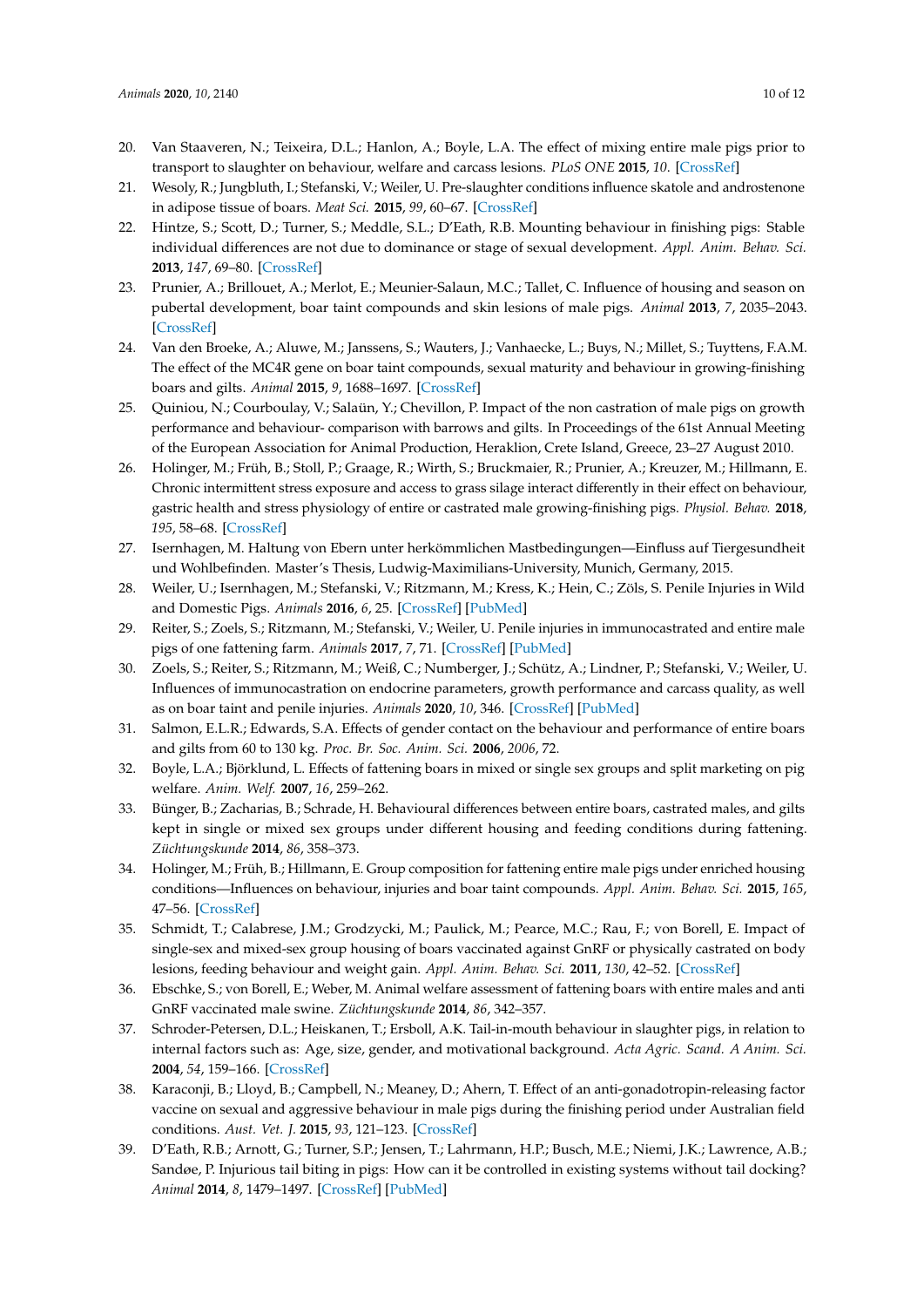- <span id="page-10-0"></span>40. Holinger, M.; Früh, B.; Stoll, P.; Pedan, V.; Kreuzer, M.; Berare, J.; Hillmann, E. Long-term effects of castration, chronic intermittent social stress, provision of grass silage and their interactions on performance and meat and adipose tissue properties in growing-finishing pigs. *Meat Sci.* **2018**, *145*, 40–50. [\[CrossRef\]](http://dx.doi.org/10.1016/j.meatsci.2018.05.018) [\[PubMed\]](http://www.ncbi.nlm.nih.gov/pubmed/29864654)
- <span id="page-10-1"></span>41. Rydhmer, L.; Hansson, M.; Lundstrom, K.; Brunius, C.; Andersson, K. Welfare of entire male pigs is improved by socialising piglets and keeping intact groups until slaughter. *Animal* **2013**, *7*, 1532–1541. [\[CrossRef\]](http://dx.doi.org/10.1017/S1751731113000608) [\[PubMed\]](http://www.ncbi.nlm.nih.gov/pubmed/23590926)
- <span id="page-10-2"></span>42. Fabrega, E.; Puigvert, X.; Soler, J.; Tibau, J.; Dalmau, A. Effect of on farm mixing and slaughter strategy on behaviour, welfare and productivity in Duroc finished entire male pigs. *Appl. Anim. Behav. Sci.* **2013**, *143*, 31–39. [\[CrossRef\]](http://dx.doi.org/10.1016/j.applanim.2012.11.006)
- <span id="page-10-3"></span>43. Fredriksen, B.; Hexeberg, C. The effect of removing animals for slaughter on the behaviour of the remaining male and female pigs in the pen. *Res. Vet. Sci.* **2009**, *86*, 368–370. [\[CrossRef\]](http://dx.doi.org/10.1016/j.rvsc.2008.06.005)
- <span id="page-10-4"></span>44. Bünger, B.; Schrader, L.; Schrade, H.; Zacharias, B. Agonistic behaviour, skin lesions and activity pattern of entire male, female and castrated male finishing pigs. *Appl. Anim. Behav. Sci.* **2015**, *171*, 64–68. [\[CrossRef\]](http://dx.doi.org/10.1016/j.applanim.2015.08.024)
- <span id="page-10-5"></span>45. Støier, S.; Larsen, H.D.; Blaabjerg, L.; Vorup, P.; Aaslyng, M.D. Optimal handling of entire male pigs at the day of slaughter. In Proceedings of the International Congress of Meat Science and Technology ICoMST, Potsdam, Germany, 4–9 August 2019.
- <span id="page-10-6"></span>46. Holinger, M.; Früh, B.; Herrle, J. *Ebermast im Biobetrieb—Tiergerechte Alternative zur Kastration*; Forschungsinstitut für biologischen Landbau FiBL: Frick, Switzerland, 2013.
- <span id="page-10-7"></span>47. Fredriksen, B.; Lium, B.M.; Marka, C.H.; Heier, B.T.; Dahl, E.; Choinski, J.U.; Nafstad, O. Entire male pigs in a farrow-to-finish system. Effects on androstenone and skatole. *Livest. Sci.* **2006**, *102*, 146–154. [\[CrossRef\]](http://dx.doi.org/10.1016/j.livsci.2006.01.001)
- <span id="page-10-8"></span>48. Tallet, C.; Brilloüet, A.; Meunier-Salaün, M.-C.; Paulmier, V.; Guérin, C.; Prunier, A. Effects of neonatal castration on social behaviour, human–animal relationship and feeding activity in finishing pigs reared in a conventional or an enriched housing. *Appl. Anim. Behav. Sci.* **2013**, *145*, 70–83. [\[CrossRef\]](http://dx.doi.org/10.1016/j.applanim.2013.03.001)
- <span id="page-10-9"></span>49. Oliver, M.A. ALCASDE—Final Report. Study on The Improved Methods for Animal Friendly Production, in Particular on the Alternatives to Castration in Pigs and to De-Horning in Cattle. Available online: https://[ec.europ](https://ec.europa.eu/food/sites/food/files/animals/docs/aw_arch_alcasde_study_04122009_en.pdf) a.eu/food/sites/food/files/animals/docs/[aw\\_arch\\_alcasde\\_study\\_04122009\\_en.pdf](https://ec.europa.eu/food/sites/food/files/animals/docs/aw_arch_alcasde_study_04122009_en.pdf) (accessed on 1 October 2020).
- <span id="page-10-10"></span>50. Averos, X.; Brossard, L.; Dourmad, J.Y.; Greef, K.H.D.; Edge, H.L.; Edwards, S.A.; Meunier-Salaün, M.C. A meta-analysis of the combined effect of housing and environmental enrichment characteristics on the behaviour and performance of pigs. *Appl. Anim. Behav. Sci.* **2010**, *127*, 73–85. [\[CrossRef\]](http://dx.doi.org/10.1016/j.applanim.2010.09.010)
- <span id="page-10-11"></span>51. Zamaratskaia, G.; Squires, E.J. Biochemical, nutritional and genetic effects on boar taint in entire male pigs. *Animal* **2009**, *3*, 1508–1521. [\[CrossRef\]](http://dx.doi.org/10.1017/S1751731108003674) [\[PubMed\]](http://www.ncbi.nlm.nih.gov/pubmed/22444984)
- <span id="page-10-12"></span>52. Hemsworth, P.H.; Tilbrook, A.J. Sexual behavior of male pigs. *Horm. Behav.* **2007**, *52*, 39–44. [\[CrossRef\]](http://dx.doi.org/10.1016/j.yhbeh.2007.03.013) [\[PubMed\]](http://www.ncbi.nlm.nih.gov/pubmed/17499251)
- <span id="page-10-13"></span>53. Aluwe, M.; Millet, S.; Bekaert, K.M.; Tuyttens, F.A.M.; Vanhaecke, L.; De Smet, S.; De Brabander, D.L. Influence of breed and slaughter weight on boar taint prevalence in entire male pigs. *Animal* **2011**, *5*, 1283–1289. [\[CrossRef\]](http://dx.doi.org/10.1017/S1751731111000164) [\[PubMed\]](http://www.ncbi.nlm.nih.gov/pubmed/22440181)
- <span id="page-10-14"></span>54. European Commission. *Establishing Best Practices on the Production, the Processing and the Marketing of Meat from Uncastrated Pigs or Pigs Vaccinated against Boar Taint (Immunocastrated), Final Report, 2019*; European Commission: Brussels, Belgium, 2019.
- <span id="page-10-15"></span>55. Bidanel, J.P.; Gruand, J.; Legault, C. Genetic variability of age and weight at puberty, ovulation rate and embryo survival in gilts and relations with production traits. *Genet. Sel. Evol.* **1996**, *28*, 103–115. [\[CrossRef\]](http://dx.doi.org/10.1186/1297-9686-28-1-103)
- <span id="page-10-16"></span>56. See, G.M.; Knauer, M.T. Associations with four generations of divergent selection for age at puberty in swine. *J. Anim. Sci.* **2019**, *97*, 2320–2328. [\[CrossRef\]](http://dx.doi.org/10.1093/jas/skz129)
- <span id="page-10-17"></span>57. Parois, S.P.; Prunier, A.; Mercat, M.J.; Merlot, E.; Larzul, C. Genetic relationships between measures of sexual development, boar taint, health, and aggressiveness in pigs. *J. Anim. Sci.* **2015**, *93*, 3749–3758. [\[CrossRef\]](http://dx.doi.org/10.2527/jas.2014-8290)
- <span id="page-10-18"></span>58. Dugué, C.; Prunier, A.; Mercat, M.J.; Monziols, M.; Blanchet, B.; Larzul, C. Genetic determinism of boar taint and relationship with growth traits, meat quality and lesions. *Animal* **2020**, *14*, 1333–1341. [\[CrossRef\]](http://dx.doi.org/10.1017/S1751731120000105)
- <span id="page-10-19"></span>59. Zamaratskaia, G.; Rasmussen, M.K. Immunocastration of Male Pigs—Situation Today. *Procedia Food Sci.* **2015**, *5*, 324–327. [\[CrossRef\]](http://dx.doi.org/10.1016/j.profoo.2015.09.064)
- <span id="page-10-20"></span>60. Claus, R.; Rottner, S.; Rueckert, C. Individual return to Leydig cell function after GnRH-immunization of boars. *Vaccine* **2008**, *26*, 4571–4578. [\[CrossRef\]](http://dx.doi.org/10.1016/j.vaccine.2008.05.085)